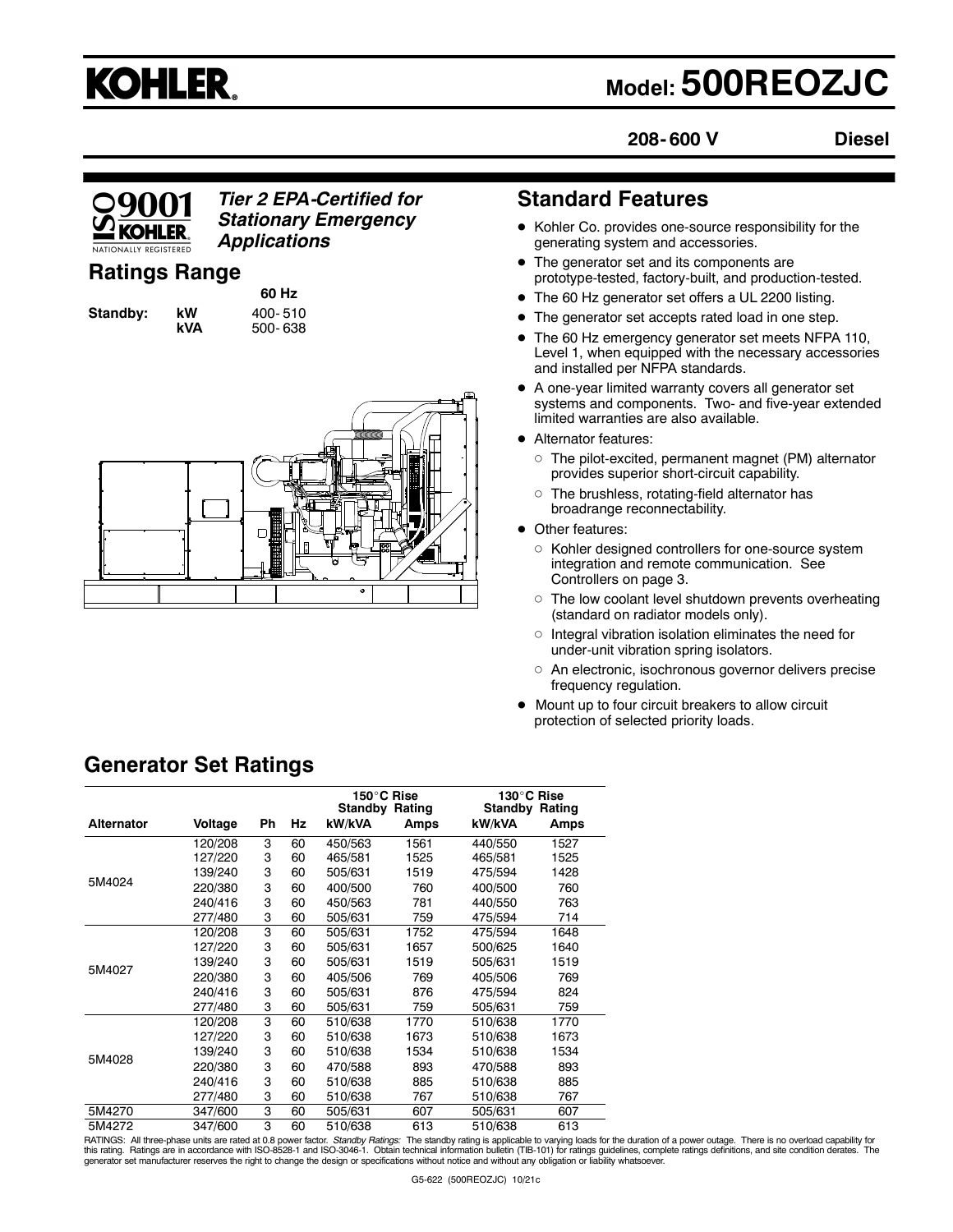## **Alternator Specifications**

| <b>Specifications</b>                    |                  | <b>Alternator</b>                              |
|------------------------------------------|------------------|------------------------------------------------|
| Type                                     |                  | 4-Pole, Rotating-Field                         |
| Exciter type                             |                  | Brushless, Permanent-<br>Magnet, Pilot Exciter |
| Leads: quantity, type                    |                  | 10/12, Reconnectable<br>4.600 V                |
| Voltage regulator                        |                  | Solid State, Volts/Hz                          |
| Insulation:                              |                  | <b>NFMA MG1</b>                                |
| Material                                 |                  | Class H, Synthetic,<br>Nonhygroscopic          |
| Temperature rise                         |                  | 130°C, 150°C Standby                           |
| Bearing: quantity, type                  |                  | 1, Sealed                                      |
| Coupling                                 |                  | <b>Flexible Disc</b>                           |
| Amortisseur windings                     |                  | Full                                           |
| Rotor balancing                          |                  | 125%                                           |
| Voltage regulation, no-load to full-load |                  | <b>Controller Dependent</b>                    |
| One-step load acceptance                 |                  | 100% of Rating                                 |
| Unbalanced load capability               |                  | 100% of Rated Standby<br>Current               |
| Peak motor starting kVA:                 |                  | (35% dip for voltages below)                   |
| 480 V                                    | 5M4024 (10 lead) | 1350                                           |
| 480 V                                    | 5M4027 (12 lead) | 2200                                           |
| 480 V                                    | 5M4028 (10 lead) | 2550                                           |
| 600 V                                    | 5M4270 (4 lead)  | 1250                                           |
| 600 V                                    | 5M4272 (4 lead)  | 1750                                           |

- NEMA MG1, IEEE, and ANSI standards compliance for temperature rise and motor starting.
- Sustained short-circuit current of up to 300% of the rated current for up to 10 seconds.
- Sustained short-circuit current enabling downstream circuit breakers to trip without collapsing the alternator field.
- Self-ventilated and dripproof construction.
- Superior voltage waveform from a two-thirds pitch stator and skewed rotor.
- Brushless alternator with brushless pilot exciter for excellent load response.

## **Engine**

| <b>Engine Specifications</b>               |                                             |
|--------------------------------------------|---------------------------------------------|
| Engine manufacturer                        | John Deere                                  |
| Engine model                               | 6135HFG75                                   |
| Engine type                                | 4-Cycle, Turbocharged,<br>Charge Air-Cooled |
| Cylinder arrangement                       | 6, Inline                                   |
| Displacement, L (cu. in.)                  | 13.5 (824)                                  |
| Bore and stroke, mm (in.)                  | 132 x 165 (5.2 x 6.5)                       |
| Compression ratio                          | 16.0:1                                      |
| Piston speed, m/min. (ft./min.)            | 594 (1949)                                  |
| Main bearings: quantity, type              | 7, Replaceable Insert                       |
| Rated rpm                                  | 1800                                        |
| Max. power at rated rpm, kWm (BHP)         | 563 (755)                                   |
| Crankshaft material                        | <b>Forged Steel</b>                         |
| Valve material                             |                                             |
| Intake/Exhaust                             | Nickel-Chromium Head                        |
|                                            | Chromium-Silicone Stem                      |
| Governor: type, make/model                 | <b>JDEC Electronic L15</b>                  |
| Frequency regulation, no-load to full-load | Isochronous                                 |
| Frequency regulation, steady state         | ±0.25%                                      |
| Frequency                                  | Fixed                                       |

## **Application Data Engine Electrical**

| <b>Engine Electrical System</b>                   |          |
|---------------------------------------------------|----------|
| Battery charging alternator:                      |          |
| Ground (negative/positive)                        | Negative |
| Volts (DC)                                        | 24       |
| Ampere rating                                     | 60       |
| Starter motor rated voltage (DC)                  | 24       |
| Battery, recommended cold cranking<br>amps (CCA): |          |
| Qty., CCA rating each                             | Two, 925 |
| Battery voltage (DC)                              | 12       |

## **Fuel**

| <b>Fuel System</b>                         |                            |
|--------------------------------------------|----------------------------|
| Fuel supply line, min. ID, mm (in.)        | 13 (0.50)                  |
| Fuel return line, min. ID, mm (in.)        | 10 (0.38)                  |
| Max. lift, fuel pump: type, m (ft.)        | Electronic 2.1 (6.8)       |
| Max. fuel flow, Lph (gph)                  | 214.8 (56.7)               |
| Max. return line restriction, kPa (in. Hq) | 35 (10.3)                  |
| Fuel prime pump                            | Electronic                 |
| Fuel filter                                |                            |
| Secondary                                  | 2 Microns @ 98% Efficiency |
| Primary                                    | 10 Microns                 |
| <b>Water Separator</b>                     | Yes                        |
| Recommended fuel                           | #2 Diesel                  |

## **Exhaust**

| <b>Exhaust System</b>                                                         |                                |
|-------------------------------------------------------------------------------|--------------------------------|
| Exhaust manifold type                                                         | Drv                            |
| Exhaust flow at rated kW, m <sup>3</sup> /min. (cfm)                          | 97.2 (3433)                    |
| Exhaust temperature at rated kW, dry<br>exhaust, $^{\circ}$ C ( $^{\circ}$ F) | 524 (975)                      |
| Maximum allowable back pressure,<br>kPa (in. Hg)                              | Min. 4 (1.2)<br>Max. 9.8 (2.9) |
| Engine exhaust outlet size, mm (in.)                                          | See ADV drawing                |

Air cleaner type, all models Dry

## **Lubrication**

| <b>Lubricating System</b>                                         |                      |  |  |
|-------------------------------------------------------------------|----------------------|--|--|
| Type                                                              | <b>Full Pressure</b> |  |  |
| Oil pan capacity, L (qt.) $\S$                                    | 40.0 (42.3)          |  |  |
| Oil pan capacity with filter, L (qt.) $\S$                        | 42.0 (44.4)          |  |  |
| Oil filter: quantity, type $\S$                                   | 1. Cartridge         |  |  |
| Water-Cooled<br>Oil cooler                                        |                      |  |  |
| Kohler recommends the use of Kohler Genuine oil and filters.<br>ş |                      |  |  |

G5-622 (500REOZJC) 10/21c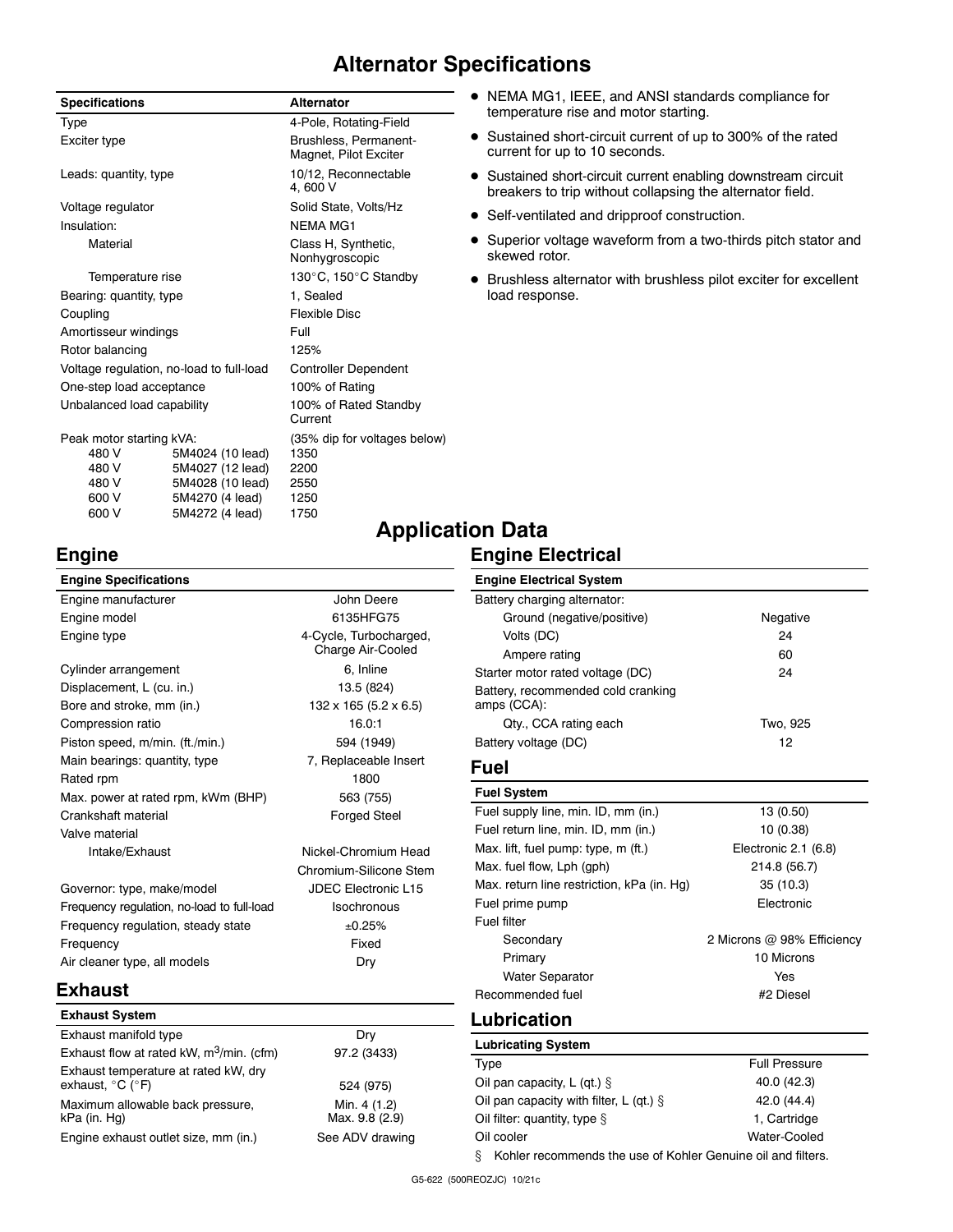## **Application Data**

## **Cooling**

| 50 (122)    |
|-------------|
| 18 (4.8)    |
| 67.2 (17.8) |
| 400 (106)   |
| 209 (11896) |
| 116 (6603)  |
| Centrifugal |
| 965 (38)    |
| 18 (24)     |
| 0.125(0.5)  |
|             |

Enclosure with internal silencer reduces ambient temperature capability by  $5^{\circ}$ C (9°F).

## **Operation Requirements**

| <b>Air Requirements</b>                                                                                                                                                               |             |  |
|---------------------------------------------------------------------------------------------------------------------------------------------------------------------------------------|-------------|--|
| Radiator-cooled cooling air,<br>$m^3$ /min. (scfm) $\dagger$                                                                                                                          | 435 (15400) |  |
| Cooling air required for generator set<br>when equipped with city water cooling or<br>remote radiator, based on $14^{\circ}$ C (25 $^{\circ}$ F)<br>rise, m $3$ /min. (cfm) $\dagger$ | 279 (9867)  |  |
| Combustion air, m <sup>3</sup> /min. (cfm)                                                                                                                                            | 38 (1342)   |  |
| Heat rejected to ambient air:                                                                                                                                                         |             |  |
| Engine, kW (Btu/min.)<br>38 (2163)                                                                                                                                                    |             |  |
| Alternator, kW (Btu/min.)                                                                                                                                                             | 40 (2277)   |  |
| $+$ Air depair $+$ 00 kg/m <sup>3</sup> (0.075 lbm/ft <sup>3</sup> )                                                                                                                  |             |  |

 $\dagger$  Air density = 1.20 kg/m<sup>3</sup> (0.075 lbm/ft<sup>3)</sup>

#### **Fuel Consumption**

| Diesel, Lph (gph) at % load | <b>Standby Rating</b> |
|-----------------------------|-----------------------|
| 100%                        | 134.5 (35.5)          |
| 75%                         | 104.6 (27.6)          |
| 50%                         | 75.3 (19.9)           |
| 25%                         | 38.8 (10.2)           |

**Controllers**



#### **APM402 Controller**

Provides advanced control, system monitoring, and system diagnostics for optimum performance and compatibility.

- Digital display and menu control provide easy local data access
- Measurements are selectable in metric or English units • Remote communication thru a PC via network or
- serial configuration
- Controller supports Modbus<sup>®</sup> protocol
- $\bullet$  Integrated hybrid voltage regulator with  $\pm 0.5\%$  regulation
- Built-in alternator thermal overload protection
- NFPA 110 Level 1 capability

Refer to G6-161 for additional controller features and accessories.



#### **APM603 Controller**

Provides advanced control, system monitoring, and system diagnostics for optimum performance and compatibility.

- 7-inch graphic display with touch screen and menu control provides easy local data access
- Measurements are selectable in metric or English units
- Paralleling capability to control up to 8 generators on an isolated bus with first-on logic, synchronizer, kW and kVAR load sharing, and protective relays
- Note: Parallel with other APM603 controllers only Generator management to turn paralleled generators off and on
- as required by load demand
- Load management to connect and disconnect loads as required
- Controller supports Modbus® RTU, Modbus® TCP, SNMP and BACnet
- Integrated voltage regulator with ±0.25% regulation
- Built-in alternator thermal overload protection
- UL-listed overcurrent protective device
- NFPA 110 Level 1 capability

Refer to G6-162 for additional controller features and accessories.



#### **Decision-Maker 6000 Paralleling Controller**

Provides advanced control, system monitoring, and system diagnostics with remote monitoring capabilities for paralleling multiple generator sets.

 Paralleling capability to control up to 8 generators on an isolated bus with first-on logic, synchronizer, kW and kVAR load sharing, and protective relays

Note: Parallel with other Decision-Maker<sup>®</sup> 6000 controllers only

- Digital display and keypad provide easy local data access
- Measurements are selectable in metric or English units
- Remote communication thru a PC via network or modem configuration
- Controller supports Modbus<sup>®</sup> protocol
- Integrated voltage regulator with ±0.25% regulation
- Built-in alternator thermal overload protection
- NFPA 110 Level 1 capability

Refer to G6-107 for additional controller features and accessories.

Modbus<sup>®</sup> is a registered trademark of Schneider Electric.

BACnet<sup>®</sup> is a registered trademark of ASHRAE.